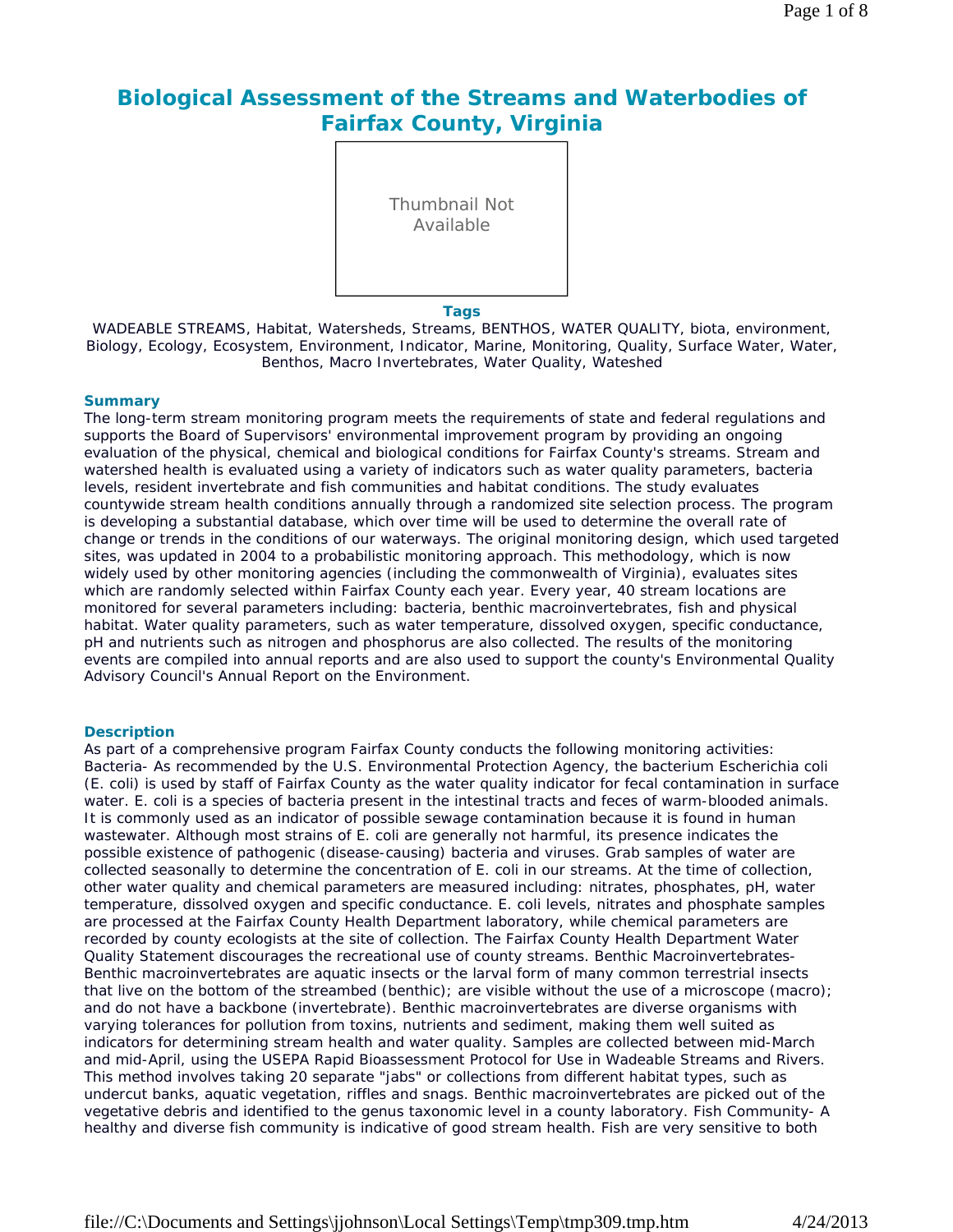natural and human-induced changes within a given stream system and surrounding watershed. The method for collection is based upon the Environmental Protection Agency's Rapid Bioassessment Protocols V. A backpack electrofisher unit is used to send electricity into the water, stunning the fish for a moment, allowing for easy collection with a net. Once collected, the fish are identified to the species taxonomic level and counted to track their respective populations within each 100-meter sample. Anything that appears strange or anomalous on the fish, such as fin or eye deformations is recorded. The fish are then released back into the water. Habitat Quality- Stream quality and the types of aquatic organisms that live there are controlled by habitat factors, such as how well the stream is shaded by leaves, whether there are plants protecting the stream banks from erosion and how the land is being developed throughout the watershed. A stream with good habitat quality will have a wide, healthy forest growing along both stream banks; small amounts of erosion on the stream banks; riffles and pools; and vegetative debris in the stream. Stream habitat is visually assessed and scored for ten features. Scores can range from zero at the very worst to 200 at the very best.

## **Credits**

There are no credits for this item.

### **Use limitations**

Use at your own risk

# **ArcGIS Metadata ►**

# **Citation ►**

TITLE Biological Assessment of the Streams and Waterbodies of Fairfax County, Virginia

*Hide Citation ▲*

# **Resource Details ►**

**CREDITS** 

*Hide Resource Details ▲*

# **Resource Constraints ►**

**CONSTRAINTS** LIMITATIONS OF USE Use at your own risk

*Hide Resource Constraints ▲*

# **Metadata Details ►**

- **\*** LAST UPDATE 2010-04-21
- ARCGIS METADATA PROPERTIES METADATA FORMAT ESRI-ISO

CREATED IN ARCGIS 2010-03-30T13:19:05 LAST MODIFIED IN ARCGIS 2010-04-21T13:37:28

```
AUTOMATIC UPDATES
HAVE BEEN PERFORMED NO
```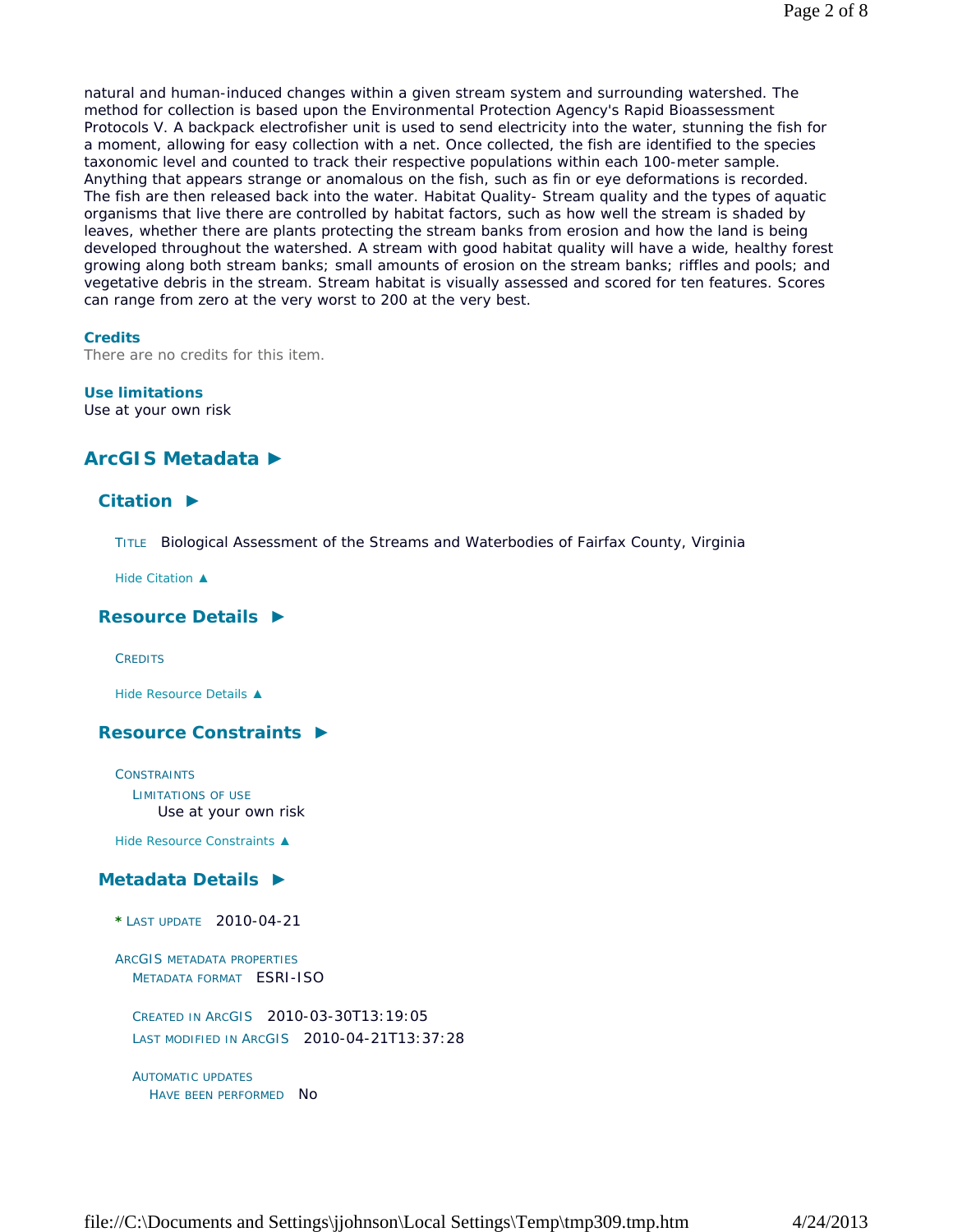*Hide Metadata Details ▲*

# **FGDC Metadata (read-only) ►**

# **Identification ►**

CITATION

CITATION INFORMATION

ORIGINATOR Fairfax County- Watershed Planning and Assessment Branch ORIGINATOR Chad Grupe

PUBLICATION DATE 2013-04-24

TITLE

Biological Assessment of the Streams and Waterbodies of Fairfax County, Virginia PUBLICATION INFORMATION

PUBLICATION PLACE Annapolis, MD

PUBLISHER Chesapeake Bay Program (CBP)

ONLINE LINKAGE http://data.chesapeakebay.net/?DB=CBP\_NTBENDB

ONLINE LINKAGE

http://www.chesapeakebay.net/data/downloads/watershed\_wide\_benthic\_invertebrate\_database ONLINE LINKAGE http://www.chesapeakebay.net

ONLINE LINKAGE http://www.fairfaxcounty.gov/dpwes/stormwater/

**DESCRIPTION** 

**ABSTRACT** 

As part of a comprehensive program Fairfax County conducts the following monitoring activities:

Bacteria- As recommended by the U.S. Environmental Protection Agency, the bacterium Escherichia coli (E. coli) is used by staff of Fairfax County as the water quality indicator for fecal contamination in surface water. E. coli is a species of bacteria present in the intestinal tracts and feces of warm-blooded animals. It is commonly used as an indicator of possible sewage contamination because it is found in human wastewater. Although most strains of E. coli are generally not harmful, its presence indicates the possible existence of pathogenic (disease-causing) bacteria and viruses. Grab samples of water are collected seasonally to determine the concentration of E. coli in our streams. At the time of collection, other water quality and chemical parameters are measured including: nitrates, phosphates, pH, water temperature, dissolved oxygen and specific conductance. E. coli levels, nitrates and phosphate samples are processed at the Fairfax County Health Department laboratory, while chemical parameters are recorded by county ecologists at the site of collection. The Fairfax County Health Department Water Quality Statement discourages the recreational use of county streams.

Benthic Macroinvertebrates- Benthic macroinvertebrates are aquatic insects or the larval form of many common terrestrial insects that live on the bottom of the streambed (benthic); are visible without the use of a microscope (macro); and do not have a backbone (invertebrate). Benthic macroinvertebrates are diverse organisms with varying tolerances for pollution from toxins, nutrients and sediment, making them well suited as indicators for determining stream health and water quality. Samples are collected between mid-March and mid-April, using the USEPA Rapid Bioassessment Protocol for Use in Wadeable Streams and Rivers. This method involves taking 20 separate "jabs" or collections from different habitat types, such as undercut banks, aquatic vegetation, riffles and snags. Benthic macroinvertebrates are picked out of the vegetative debris and identified to the genus taxonomic level in a county laboratory.

Fish Community- A healthy and diverse fish community is indicative of good stream health. Fish are very sensitive to both natural and human-induced changes within a given stream system and surrounding watershed. The method for collection is based upon the Environmental Protection Agency's Rapid Bioassessment Protocols V. A backpack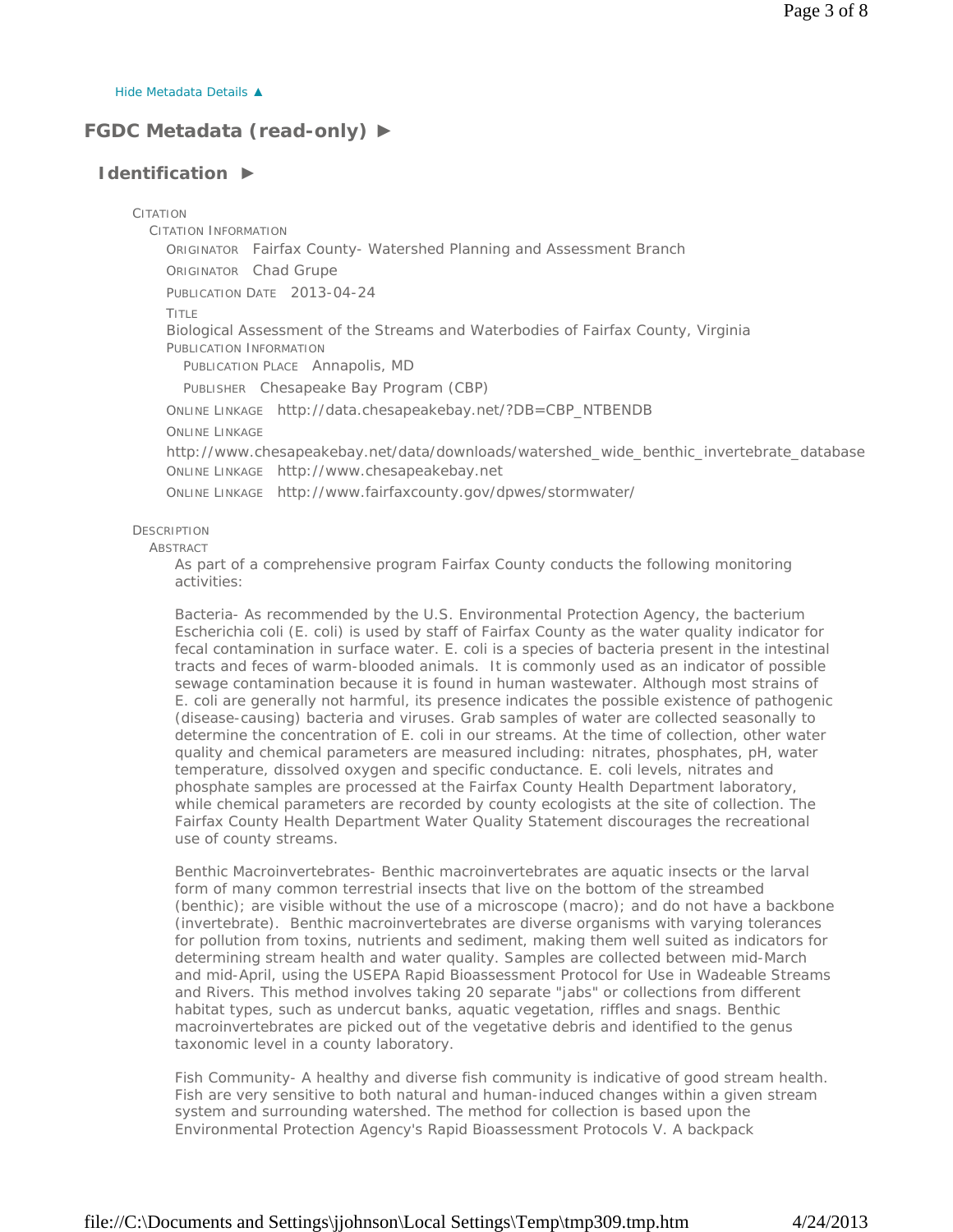electrofisher unit is used to send electricity into the water, stunning the fish for a moment, allowing for easy collection with a net. Once collected, the fish are identified to the species taxonomic level and counted to track their respective populations within each 100-meter sample. Anything that appears strange or anomalous on the fish, such as fin or eye deformations is recorded. The fish are then released back into the water.

Habitat Quality- Stream quality and the types of aquatic organisms that live there are controlled by habitat factors, such as how well the stream is shaded by leaves, whether there are plants protecting the stream banks from erosion and how the land is being developed throughout the watershed. A stream with good habitat quality will have a wide, healthy forest growing along both stream banks; small amounts of erosion on the stream banks; riffles and pools; and vegetative debris in the stream. Stream habitat is visually assessed and scored for ten features. Scores can range from zero at the very worst to 200 at the very best.

#### PURPOSE

The long-term stream monitoring program meets the requirements of state and federal regulations and supports the Board of Supervisors' environmental improvement program by providing an ongoing evaluation of the physical, chemical and biological conditions for Fairfax County's streams. Stream and watershed health is evaluated using a variety of indicators such as water quality parameters, bacteria levels, resident invertebrate and fish communities and habitat conditions. The study evaluates countywide stream health conditions annually through a randomized site selection process. The program is developing a substantial database, which over time will be used to determine the overall rate of change or trends in the conditions of our waterways. The original monitoring design, which used targeted sites, was updated in 2004 to a probabilistic monitoring approach. This methodology, which is now widely used by other monitoring agencies (including the commonwealth of Virginia), evaluates sites which are randomly selected within Fairfax County each year. Every year, 40 stream locations are monitored for several parameters including: bacteria, benthic macroinvertebrates, fish and physical habitat. Water quality parameters, such as water temperature, dissolved oxygen, specific conductance, pH and nutrients such as nitrogen and phosphorus are also collected. The results of the monitoring events are compiled into annual reports and are also used to support the county's Environmental Quality Advisory Council's Annual Report on the Environment.

#### TIME PERIOD OF CONTENT

TIME PERIOD INFORMATION SINGLE DATE/TIME CALENDAR DATE 19990418-Present CURRENTNESS REFERENCE Ground condition

#### **STATUS**

PROGRESS In work MAINTENANCE AND UPDATE FREQUENCY Annually

#### SPATIAL DOMAIN

BOUNDING COORDINATES WEST BOUNDING COORDINATE - 77.51743 EAST BOUNDING COORDINATE -77.0586 NORTH BOUNDING COORDINATE 39.04950 SOUTH BOUNDING COORDINATE 38.19319

## KEYWORDS

**THEME** THEME KEYWORD THESAURUS None THEME KEYWORD WADEABLE STREAMS THEME KEYWORD Habitat THEME KEYWORD Watersheds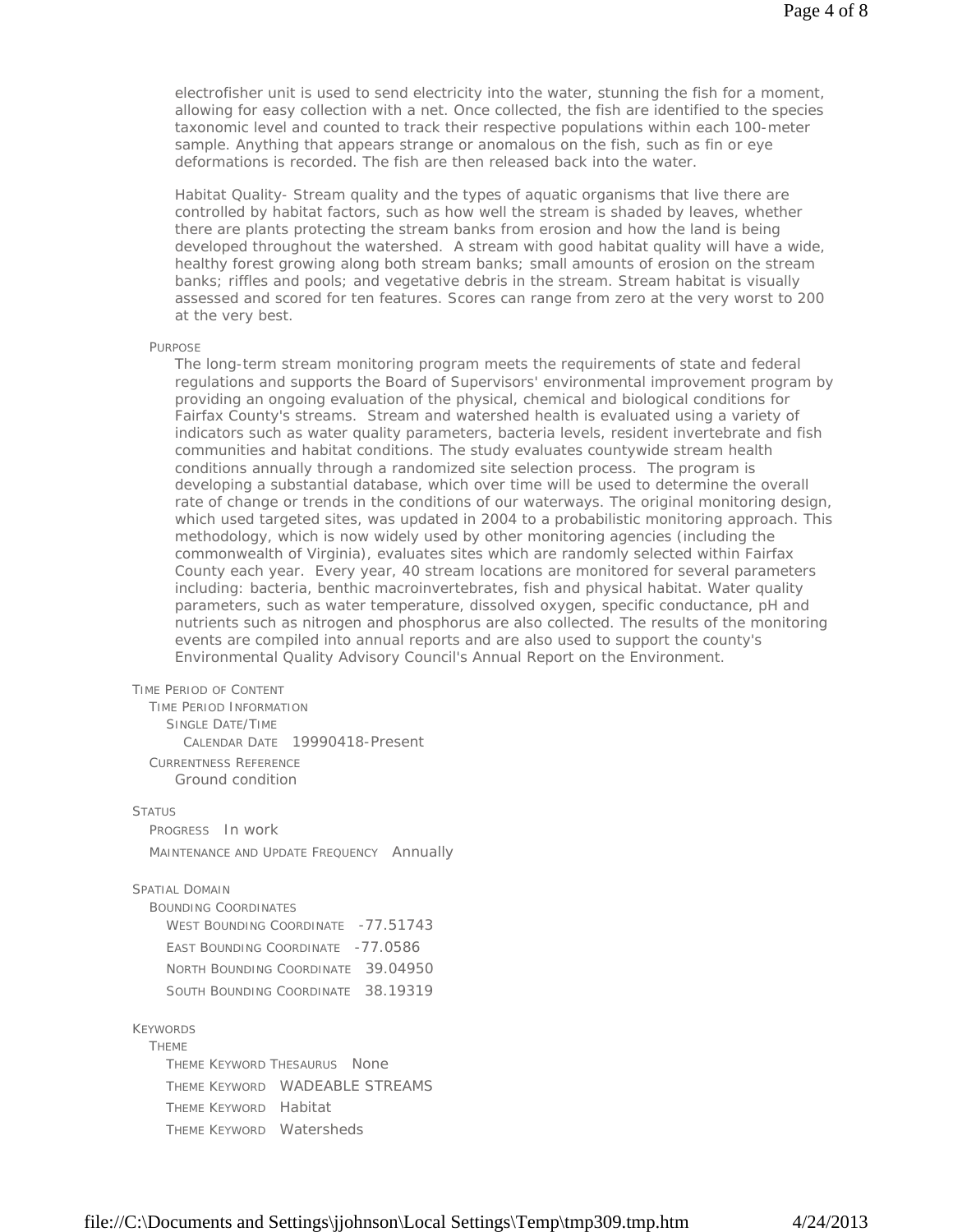THEME KEYWORD Streams THEME KEYWORD BENTHOS THEME KEYWORD WATER QUALITY

#### THEME

THEME KEYWORD THESAURUS ISO 19115 Topic Category THEME KEYWORD biota THEME KEYWORD environment

### THEME

THEME KEYWORD THESAURUS EPA GIS Keyword Thesaurus THEME KEYWORD Biology THEME KEYWORD Ecology THEME KEYWORD Ecosystem THEME KEYWORD Environment THEME KEYWORD Indicator THEME KEYWORD Marine THEME KEYWORD Monitoring THEME KEYWORD Quality THEME KEYWORD Surface Water THEME KEYWORD Water

## THEME

THEME KEYWORD THESAURUS User THEME KEYWORD Benthos THEME KEYWORD Macro Invertebrates THEME KEYWORD Water Quality THEME KEYWORD Wateshed

### PLACE

PLACE KEYWORD THESAURUS None PLACE KEYWORD Virginia PLACE KEYWORD Fairfax County

#### ACCESS CONSTRAINTS None

USE CONSTRAINTS

Use at your own risk

# POINT OF CONTACT

CONTACT INFORMATION CONTACT PERSON PRIMARY CONTACT PERSON Chad Grupe CONTACT ORGANIZATION Fairfax County Watershed Planning and Assessment Branch CONTACT POSITION Ecologist CONTACT ADDRESS ADDRESS TYPE mailing and physical address ADDRESS Stormwater Planning Division, Department of Public Works and Environmental Services ADDRESS GOVERNMENT CENTER CITY Fairfax STATE OR PROVINCE Virginia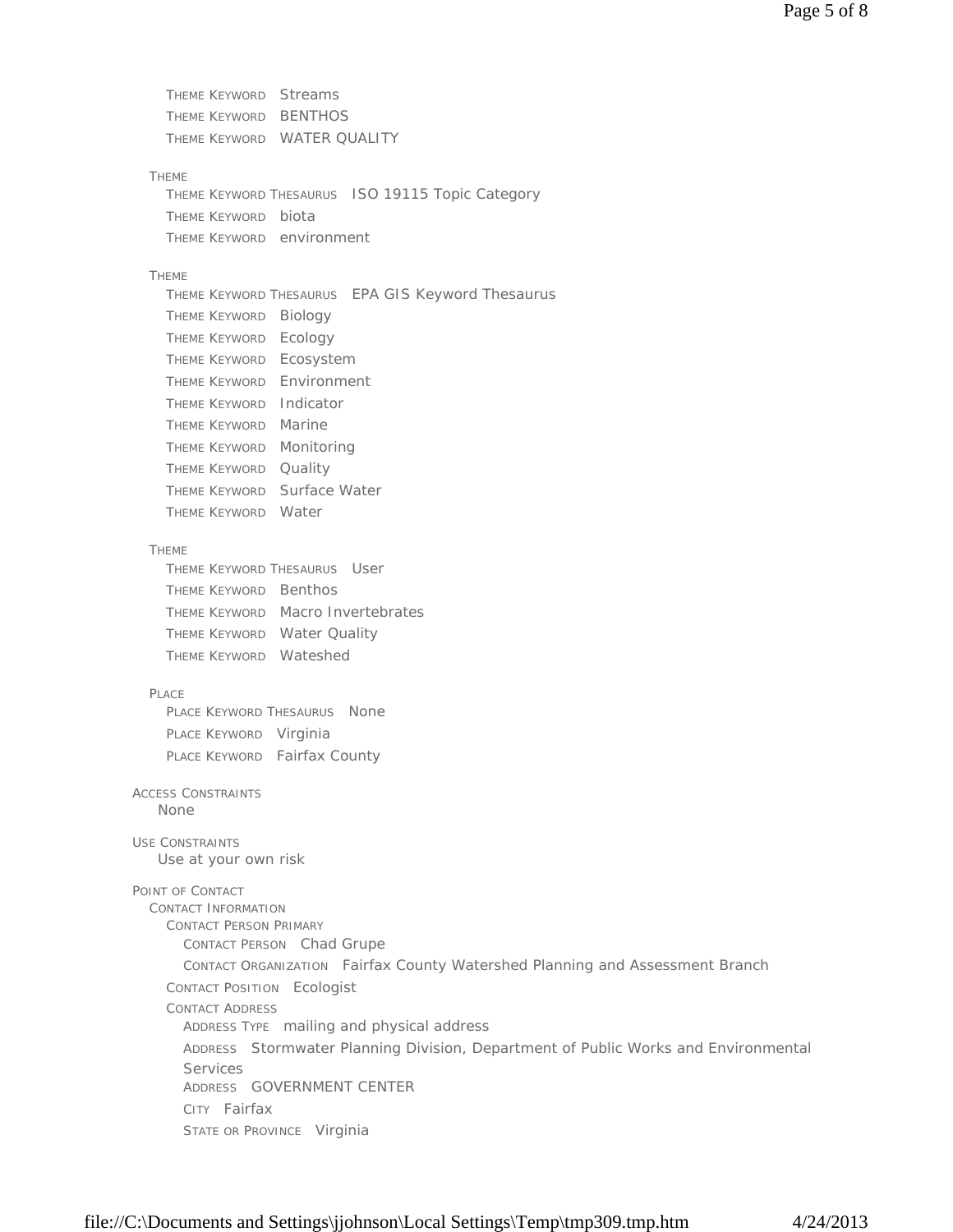POSTAL CODE 22035

CONTACT VOICE TELEPHONE (703)324-5500 CONTACT ELECTRONIC MAIL ADDRESS chad.grupe@fairfaxcounty.gov CONTACT INSTRUCTIONS Not Available

SECURITY INFORMATION SECURITY CLASSIFICATION SYSTEM FIPS Pub 199 SECURITY CLASSIFICATION No Confidentiality SECURITY HANDLING DESCRIPTION Standard Technical Controls

*Hide Identification ▲*

## **Data Quality ►**

LOGICAL CONSISTENCY REPORT Not Applicable

COMPLETENESS REPORT Unknown

POSITIONAL ACCURACY

HORIZONTAL POSITIONAL ACCURACY

HORIZONTAL POSITIONAL ACCURACY REPORT

Data were collected using methods that are accurate to within 6-25 meters (EPA National Geospatial Data Policy [NGDP] Accuracy Tier 3). For more information, please see EPA's NGDP at http://epa.gov/geospatial/policies.html

LINEAGE

PROCESS STEP PROCESS DESCRIPTION Metadata imported.

PROCESS DATE 2010-03-30

PROCESS STEP

PROCESS DESCRIPTION

Data was loaded into the CBPO Non-Tidal Benthic Data base.

PROCESS DATE 2010-03-30

*Hide Data Quality ▲*

# **Spatial Reference ►**

HORIZONTAL COORDINATE SYSTEM DEFINITION GEOGRAPHIC LATITUDE RESOLUTION 0.000001 LONGITUDE RESOLUTION 0.000001 GEOGRAPHIC COORDINATE UNITS Decimal degrees

GEODETIC MODEL HORIZONTAL DATUM NAME North American Datum of 1983 ELLIPSOID NAME Geodetic Reference System 1980 SEMI-MAJOR AXIS 6378137.000000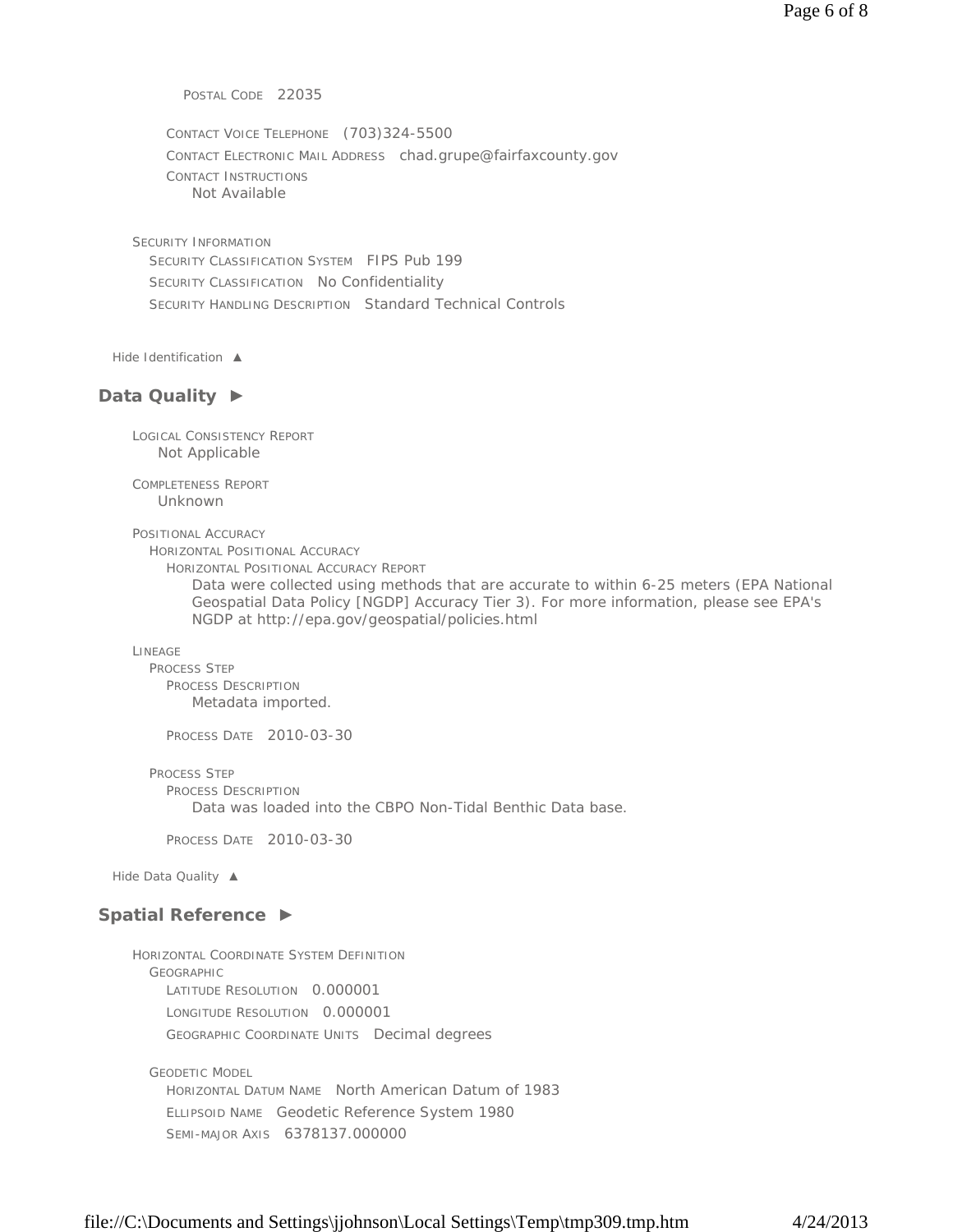DENOMINATOR OF FLATTENING RATIO 298.257222

*Hide Spatial Reference ▲*

# **Distribution Information ►**

**DISTRIBUTOR** CONTACT INFORMATION CONTACT PERSON PRIMARY CONTACT PERSON Chad Grupe CONTACT ORGANIZATION Fairfax County Watershed Planning and Assessment Branch CONTACT POSITION Ecologist CONTACT ADDRESS ADDRESS TYPE mailing and physical address ADDRESS 12000 Government Center Pkwy CITY Fairfax STATE OR PROVINCE Virginia POSTAL CODE 22035 CONTACT VOICE TELEPHONE (703)324-5500 CONTACT ELECTRONIC MAIL ADDRESS chad.grupe@fairfaxcounty.gov CONTACT INSTRUCTIONS

unavailavle

RESOURCE DESCRIPTION Downloadable Data

DISTRIBUTION LIABILITY

I, the data requestor, agree to acknowledge the Chesapeake Bay Program and any other agencies and institutions as specified by the Chesapeake Bay Program Office as data providers. I agree to credit the data originators in any publications, reports or presentations generated from this data. I also accept that, although these data have been processed successfully on a computer system at the Chesapeake Bay Program, no warranty expressed or implied is made regarding the accuracy or utility of the data on any other system or for general or scientific purposes, nor shall the act of distribution constitute any such warranty. This disclaimer applies both to individual use of the data and aggregate use with other data. It is strongly recommended that careful attention be paid to the contents of the data documentation file associated with these data. The Chesapeake Bay Program shall not be held liable for improper or incorrect use of the data described and/or contained herein.

*Hide Distribution Information ▲*

# **Metadata Reference ►**

METADATA DATE 2013-04-24 METADATA FUTURE REVIEW DATE 2017-04-24 METADATA CONTACT CONTACT INFORMATION CONTACT ORGANIZATION PRIMARY CONTACT ORGANIZATION U.S. Environmental Protection Agency, Chesapeake Bay Program CONTACT PERSON Peter Tango CONTACT POSITION Monitoring Coordinator CONTACT ADDRESS ADDRESS TYPE mailing and physical address ADDRESS 410 Severn Ave, Suite 109 CITY Annapolis